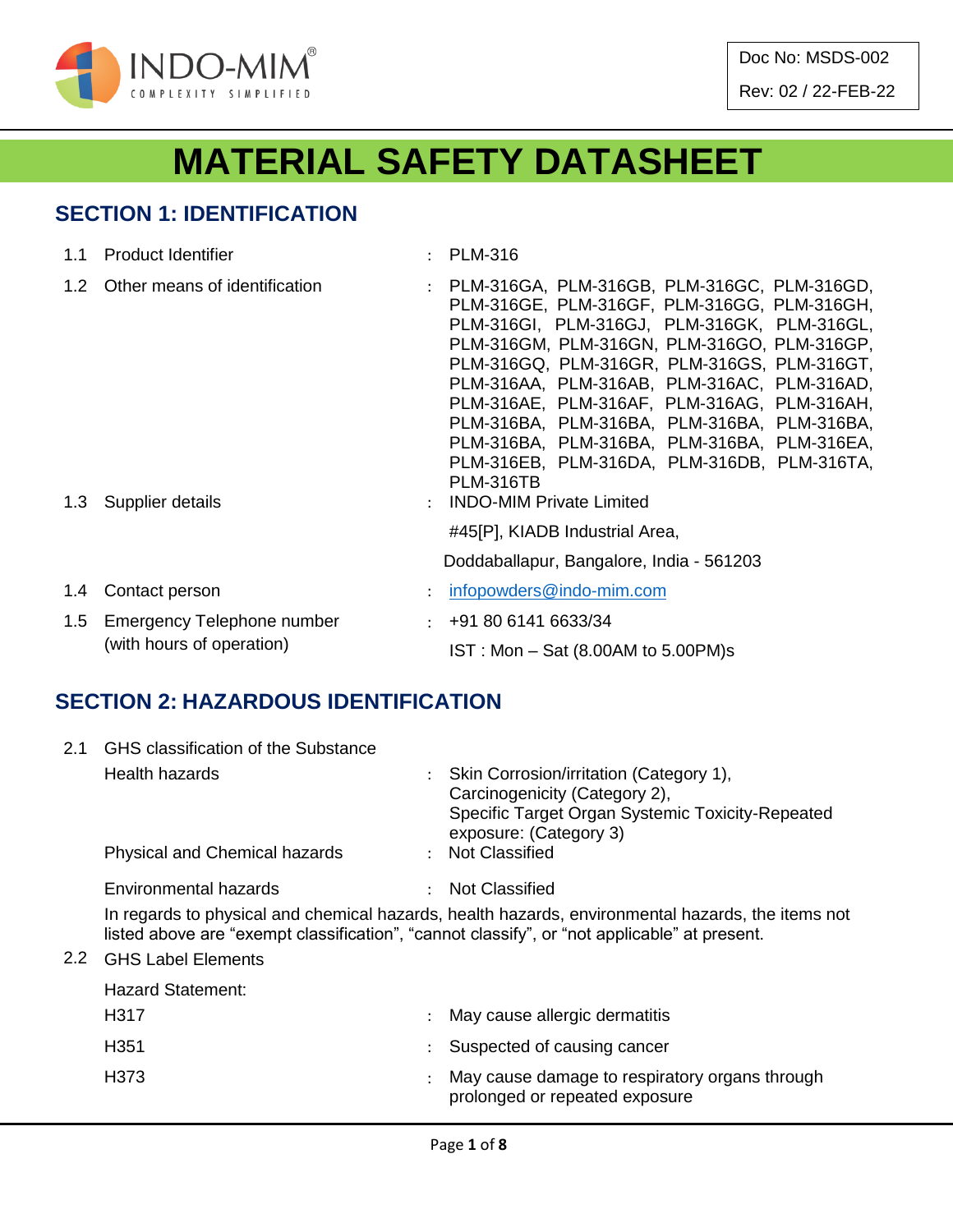

#### Precautionary Statement:

| [Prevention          |                      |                                                                                                         |
|----------------------|----------------------|---------------------------------------------------------------------------------------------------------|
| P <sub>201</sub>     | $\ddot{\phantom{0}}$ | Obtain special instruction before use.                                                                  |
| P <sub>260</sub>     |                      | Do not breathe dust/fumes/gas/mist/vapors/spray.                                                        |
| P <sub>264</sub>     |                      | Wash hands and face thoroughly after handling.                                                          |
| P272                 |                      | Contaminated work clothing should not be allowed out<br>Of the workplace.                               |
| P <sub>280</sub>     |                      | : Wear protective gloves/protective clothing/eyes<br>protection/face protection.                        |
| [Emergency Response] |                      |                                                                                                         |
| P308+P313            |                      | If exposed or concerned, Get medical advice/attention.                                                  |
| P314                 |                      | Get medical advice/attention if feel unwell.                                                            |
| P <sub>501</sub>     |                      | To dispose of contents/container entrust it to a waste<br>service company admitted by local government. |

Fire Service Act

This special alloy powder has been confirmed and registered as non-hazardous by ignition test based on Fire service act No. 11 (Part 4 of Article 1 of cabinet Order No. 358). However, there is a possibility that fine particle dust would fire when it is touched.

#### **SECTION 3: COMPOSITION/INFORMATION ON INGREDIENTS**

| 3.1 | Substance/Mixture                                       | <b>Mixture</b>         |           |
|-----|---------------------------------------------------------|------------------------|-----------|
|     | <b>General Product Description</b>                      | <b>Metallic Powder</b> |           |
|     | Alias                                                   | <b>Alloy Powder</b>    |           |
|     | 3.2 Chemical Name, Percent and CAS#:<br><b>Elements</b> | %                      | CAS#      |
|     | <b>Nickel</b>                                           | $10 - 20$              | 7440-02-0 |
|     | Chromium                                                | $10 - 20$              | 7440-47-3 |
|     | Molybdenum                                              | $1 - 5$                | 7439-98-7 |
|     | Iron                                                    | >60                    | 7439-89-6 |

Any concentration shown as a range is to protect the confidentiality or is due to batch variation

| Class Reference Number in the Gazette List : Not Subject |                  |
|----------------------------------------------------------|------------------|
| Impurities and Stabilizing Additives                     | : No Data        |
| Contribute to Classification                             |                  |
| <b>Pollutant Release and Transfer Register</b>           | : Not applicable |
| (PRTR)                                                   |                  |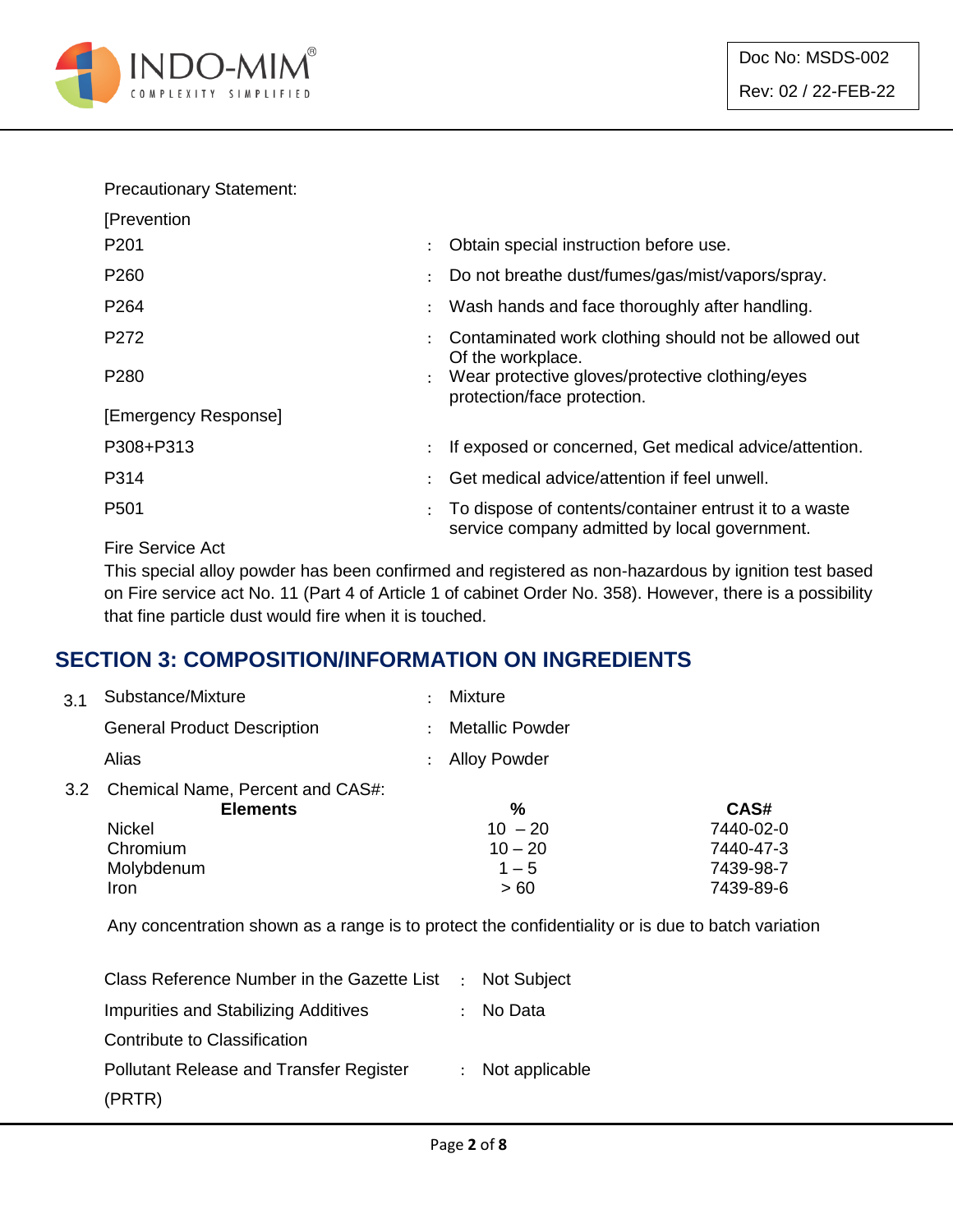

|     | <b>Hazard Symbol</b>  |                | Not harmful<br>÷                                       |
|-----|-----------------------|----------------|--------------------------------------------------------|
| 3.3 | <b>Risk Phrases</b>   |                |                                                        |
|     | R40                   | ÷              | limited evidence of a carcinogenic effect              |
|     | R43                   |                | May cause sensitization by skin contact                |
|     | R48/20                |                | Harmful: danger of serious damage to health by         |
|     |                       |                | prolonged exposure through inhalation.                 |
| 3.4 | <b>Safety Phrases</b> |                |                                                        |
|     | S <sub>16</sub>       | $\ddot{\cdot}$ | Keep away from sources of ignition $-$ No smoking      |
|     | S7/9                  |                | Keep the container tightly closed and in a well-       |
|     |                       |                | ventilated place                                       |
|     | S36/37/39             |                | Wear suitable protective clothing, gloves and eye/face |
|     |                       |                | protection                                             |

# **SECTION 4: FIRST AID MEASURES**

| 4.1 | Inhalation                               |               | If inhaled, remove to fresh air.                            |
|-----|------------------------------------------|---------------|-------------------------------------------------------------|
|     |                                          |               | Get medical advice/attention if feeling well.               |
|     | 4.2 Skin Contact                         |               | Immediately remove contaminated clothing and shoes.         |
|     |                                          |               | Wash with soap and plenty of water.                         |
|     |                                          |               | If irritation develops and persists, get medical attention. |
|     | 4.3 Eye Contact                          |               | Flush eyes with plenty of water for at least 15 minutes.    |
|     |                                          |               | If irritation develops and persists, get medical attention. |
| 4.4 | Ingestion                                | $\mathcal{L}$ | Immediately rinse mouth. Get medical aid immediately.       |
|     | 4.5 Anticipated Acute & Tardive symptoms | $\mathcal{L}$ | Allergy Symptoms.                                           |
| 4.6 | Most important Signs and Symptoms        |               | No data is currently available.                             |
| 4.7 | Protection for first-aid                 |               | Wear protective equipment's according to the situation.     |
| 4.8 | Important notes for Doctor               |               | No data is currently available.                             |

# **SECTION 5: FIRE FIGHTING MEASURES**

| 5.1 Suitable Extinguishing Media                                       | : Dry sand, limestone powder, dry powder and special<br>powder against the metal powder. |
|------------------------------------------------------------------------|------------------------------------------------------------------------------------------|
| 5.2 Extinguishing media, which must not be<br>used for safety reasons: | water and carbon dioxide (CO2)                                                           |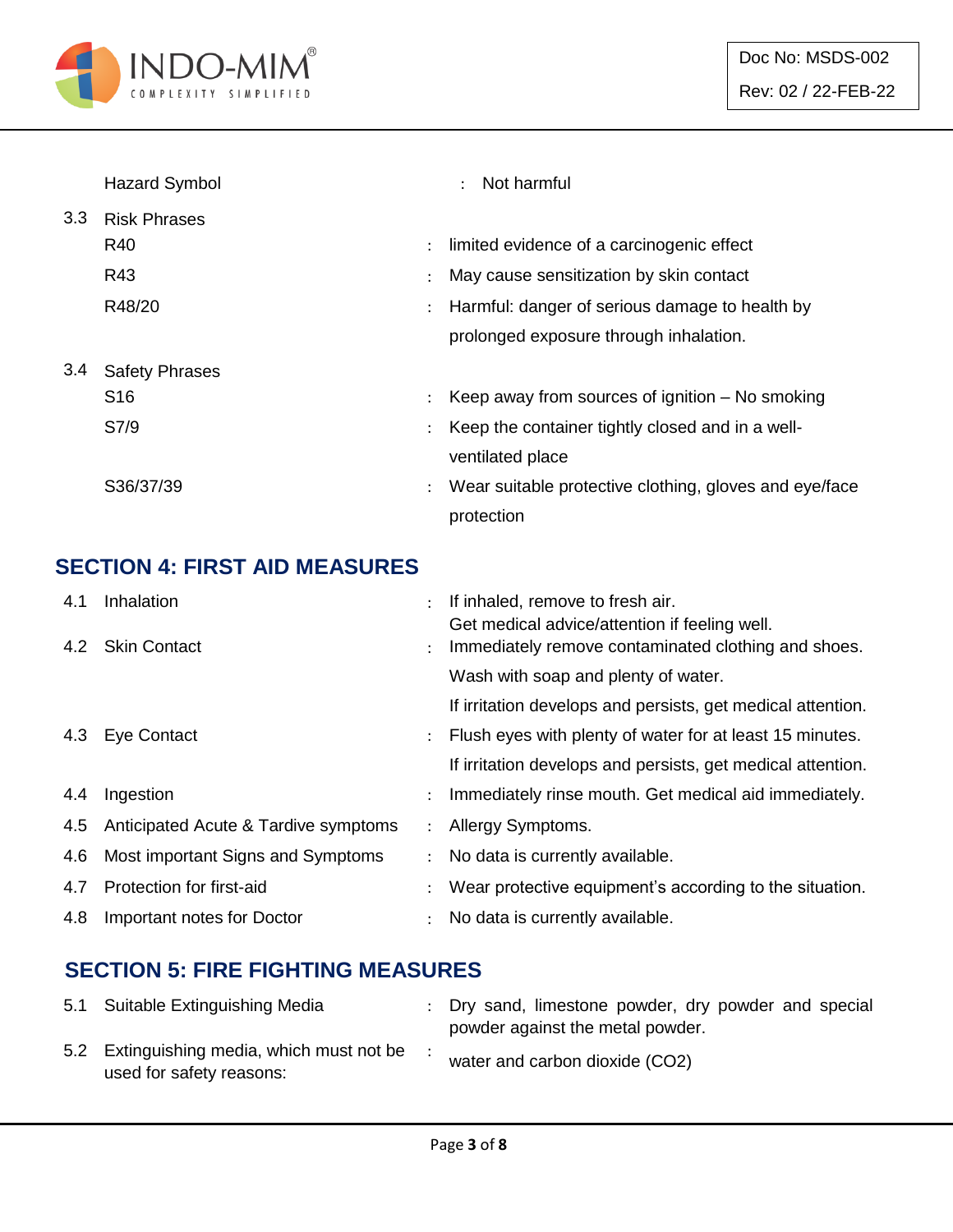

| 5.3 Specific Hazards                 | : Non-dangerous. Heavy metals may be released in<br>hazardous concentrations in the form of dust or fumes.<br>Collect contamination fire extinguishing<br>water<br>separately. This must not be discharged into the drains. |
|--------------------------------------|-----------------------------------------------------------------------------------------------------------------------------------------------------------------------------------------------------------------------------|
| 5.4 Special firefighting Procedures: | : Using proper extinguishing media water may be<br>ineffective.                                                                                                                                                             |
| 5.5 Protection for firefighting:     | : Firefighting always wears respiratory protection and<br>protective clothing.                                                                                                                                              |

#### **SECTION 6: ACCIDENTAL RELEASE MEASURES**

| 6.1 | <b>Personal Precautions, Protective</b><br>equipment, And emergency measures | : Ensure adequate ventilation.<br>Used personal protective equipment. Avoid contact with<br>skin/eyes. Do not breathe vapors/dust. Remove all<br>sources of ignition. Observe "8.<br>Exposure<br>controls/personal protection". |
|-----|------------------------------------------------------------------------------|---------------------------------------------------------------------------------------------------------------------------------------------------------------------------------------------------------------------------------|
|     | 6.2 Environmental Precaution                                                 | : Avoid runoff into sewers and drains.                                                                                                                                                                                          |
|     | 6.3 Collection and Neutralization                                            | : Vacuum or sweep-up spills. Containment and clean-up<br>discard collected spills in airtight containers.                                                                                                                       |
| 6.4 | <b>Equipment and Methods</b>                                                 | : Prevention of secondary immediately eliminate all<br>sources of ignition                                                                                                                                                      |
| 6.5 | Disaster                                                                     | Prevent runoff into sewers and drains.                                                                                                                                                                                          |

# **SECTION 7: HANDLING AND STORAGE**

| 7.1 | Handling             |                      |                                                                                                                                                                                                                                                                        |
|-----|----------------------|----------------------|------------------------------------------------------------------------------------------------------------------------------------------------------------------------------------------------------------------------------------------------------------------------|
|     | Engineering controls |                      | : Refer to "Engineering Controls" of "8. Exposure<br>controls/Personal Protection". Wear Proper Protective<br>equipment.                                                                                                                                               |
|     | Exhaust              | $\ddot{\phantom{0}}$ | Use adequate general and local exhaust ventilation to<br>maintain dust concentration levels as low as possible.                                                                                                                                                        |
|     | Precaution           |                      | The product should only be used in areas from which all<br>naked lights and other sources of ignition have been<br>excluded. Keep away from Heat or Flame. Pay<br>attention to fumes because they may ignite. Take<br>precautionary measures against static discharge. |
|     | Avoiding contact     |                      | : Refer to "10. Stability and reactivity                                                                                                                                                                                                                               |
| 7.2 | Storage              |                      |                                                                                                                                                                                                                                                                        |
|     | Engineering controls | $\ddot{\phantom{a}}$ | The storage area must have a fireproof structure.                                                                                                                                                                                                                      |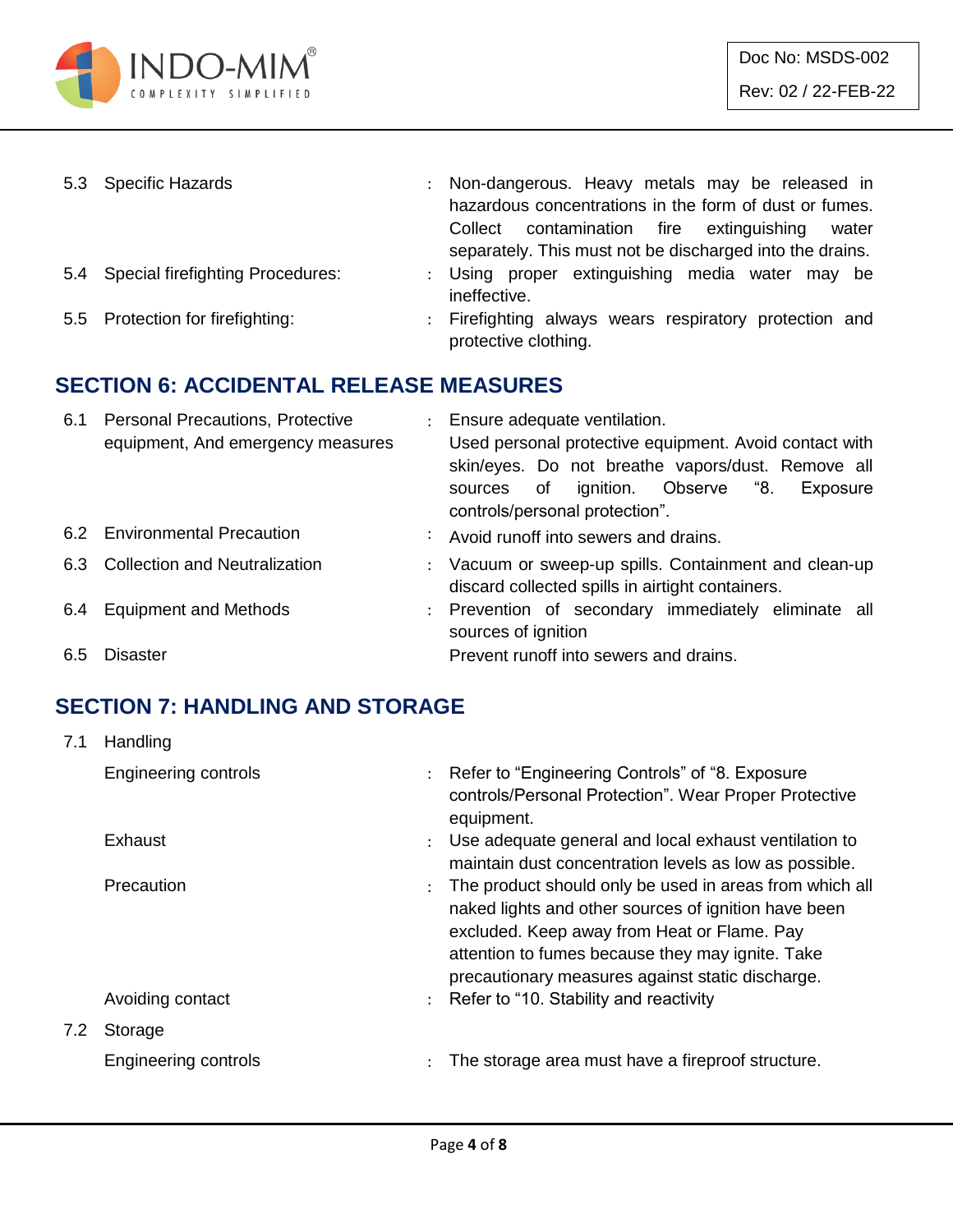

|                    | Prevent hazardous material penetrate into storage<br>area. Provide proper Equipment of lighting and<br>ventilation. |
|--------------------|---------------------------------------------------------------------------------------------------------------------|
| Incompatibilities  | : Refer to "10. Stability and Reactivity".                                                                          |
| Storage conditions | Store in a dry, cool and well-ventilated area from heat,<br>sparks, open flames and all other sources of ignition.  |
| Packaging material | Use the material which not penetrate any hazardous<br>material for the container.                                   |

#### **SECTION 8: EXPOSURE CONTROLS/PERSONAL PROTECTION**

8.1 Control Concentration and working environment assessment criteria: No Data Exposure Limits:

|     | Mn                                             | $\ddot{\phantom{a}}$ | TLV-TWA: 0.2mg/m3 (ACGIH)                                                                  | ……D            |
|-----|------------------------------------------------|----------------------|--------------------------------------------------------------------------------------------|----------------|
|     | Ni                                             | $\cdot$              | TLV-TWA: 1.5mg/m3 (ACGIH)(As inhalable<br>fraction)2B                                      |                |
|     | Cr                                             |                      | TLV-TWA: 0.5mg/m3 (ACGIH)                                                                  | A4             |
|     | Mo                                             | $\ddot{\phantom{0}}$ | TLV-TWA: 3mg/m3 (ACGIH)                                                                    |                |
|     | Co                                             |                      | TLV-TWA: 0.02mg/m3 (ACGIH)                                                                 | A <sub>3</sub> |
|     | D                                              |                      | Not suspected as a human carcinogen                                                        |                |
|     | 2B                                             |                      | Possible human carcinogen                                                                  |                |
|     | A <sub>4</sub>                                 |                      | Not classifiable as a human carcinogen                                                     |                |
|     | A <sub>3</sub>                                 |                      | Confirmed animal carcinogen with unknown relevance<br>to humans.                           |                |
|     | Engineering control:                           |                      | Not required                                                                               |                |
| 8.2 | Protective equipment:                          |                      |                                                                                            |                |
|     | <b>Respiratory Protection</b>                  | $\ddot{\cdot}$       | In case ventilation is not adequate, wear a P2 filter<br>respirator for harmful particles. |                |
|     | <b>Hand Protection</b>                         | ÷                    | Wear rubber gloves to meet the regulation of "EU<br>Directive 89/689/EEC" and "EN 374".    |                |
|     | Eye Protection                                 |                      | Wear Safety goggles meet "EN 166".                                                         |                |
|     | Skin and Body Protection                       |                      | Wear suitable clothing with long sleeves.                                                  |                |
|     | <b>Health measures</b>                         |                      | Replace work clothing every day.                                                           |                |
|     | Droude an ouquinch unit near the warddrep area |                      |                                                                                            |                |

Provide an eyewash unit near the working area.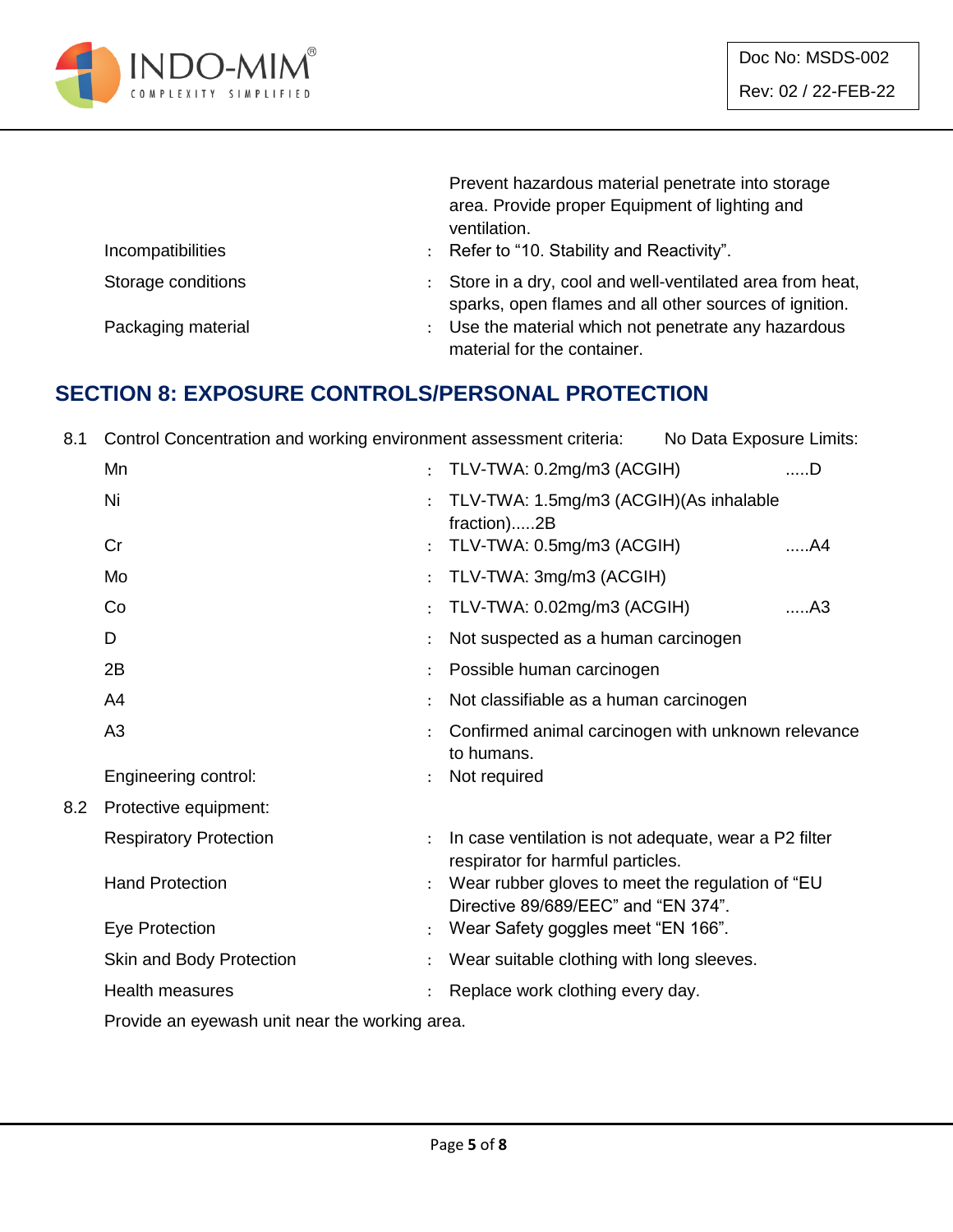

# **SECTION 9: PHYSICAL AND CHEMICAL PROPERTIES**

| Appearance                                      | $\ddot{\cdot}$       | Silver-gray, Powder |
|-------------------------------------------------|----------------------|---------------------|
| Odor                                            | ٠                    | <b>Odorless</b>     |
| PН                                              | ٠                    | Not applicable      |
| <b>Melting Point</b>                            | $\ddot{\phantom{0}}$ | Not available       |
| <b>Boiling Point</b>                            |                      | Not available       |
| <b>Flash Point</b>                              |                      | Not available       |
| Ignition Point                                  |                      | Not available       |
| Range of Explosion                              |                      | Not available       |
| Vapour Pressure                                 |                      | Not available       |
| <b>Specific Gravity</b>                         |                      | $7.5 - 9.3(g/cm3)$  |
| Solubility                                      |                      | Insoluble           |
| <b>Aqueous Solubility</b>                       |                      | Insoluble           |
| Octanol/water                                   |                      | Not applicable      |
| <b>Partition coefficient</b>                    |                      |                     |
| Decomposition Temperature"                      |                      | Not available       |
| Odor threshold                                  |                      | Not available       |
| <b>Evaporation Rates</b>                        |                      | $0\frac{9}{6}$      |
| Combustibility                                  |                      | Not available       |
| <b>Other Physical &amp; Chemical Properties</b> |                      | Not available       |

#### **SECTION 10: STABILITY AND REACTIVITY**

| Stability                        | Not available                                  |
|----------------------------------|------------------------------------------------|
| <b>Hazardous Reactivity</b>      | Not available                                  |
| Condition to avoid               | High-Temperature state in the dusty atmosphere |
| Incompatibilities                | Oxidizing agents (against Si).                 |
| Hazardous Decomposition products | No data in general use                         |

#### **SECTION 11: TOXICOLOGICAL INFORMATION**

| Not available                     |                                                                                                                    |  |  |  |
|-----------------------------------|--------------------------------------------------------------------------------------------------------------------|--|--|--|
| <b>Acute Toxicity:</b>            |                                                                                                                    |  |  |  |
| Fe: Rat Oral LD50= 30000mg/kg     |                                                                                                                    |  |  |  |
| Mn: Rat Oral LD50= 9000mg/kg      |                                                                                                                    |  |  |  |
| Rat Oral LD50= 9000mg/kg<br>Ni:   | (Particle size<1mm)                                                                                                |  |  |  |
| Rat Oral LD50= 3160mg/kg<br>Si:   |                                                                                                                    |  |  |  |
|                                   |                                                                                                                    |  |  |  |
| <b>Skin Corrosion/Irritation</b>  | Mild Irritation                                                                                                    |  |  |  |
| Serious Eye danger/Eye Irritation | The product is not classified as an eye irritant, however<br>high dust levels in the air may cause eye irritation. |  |  |  |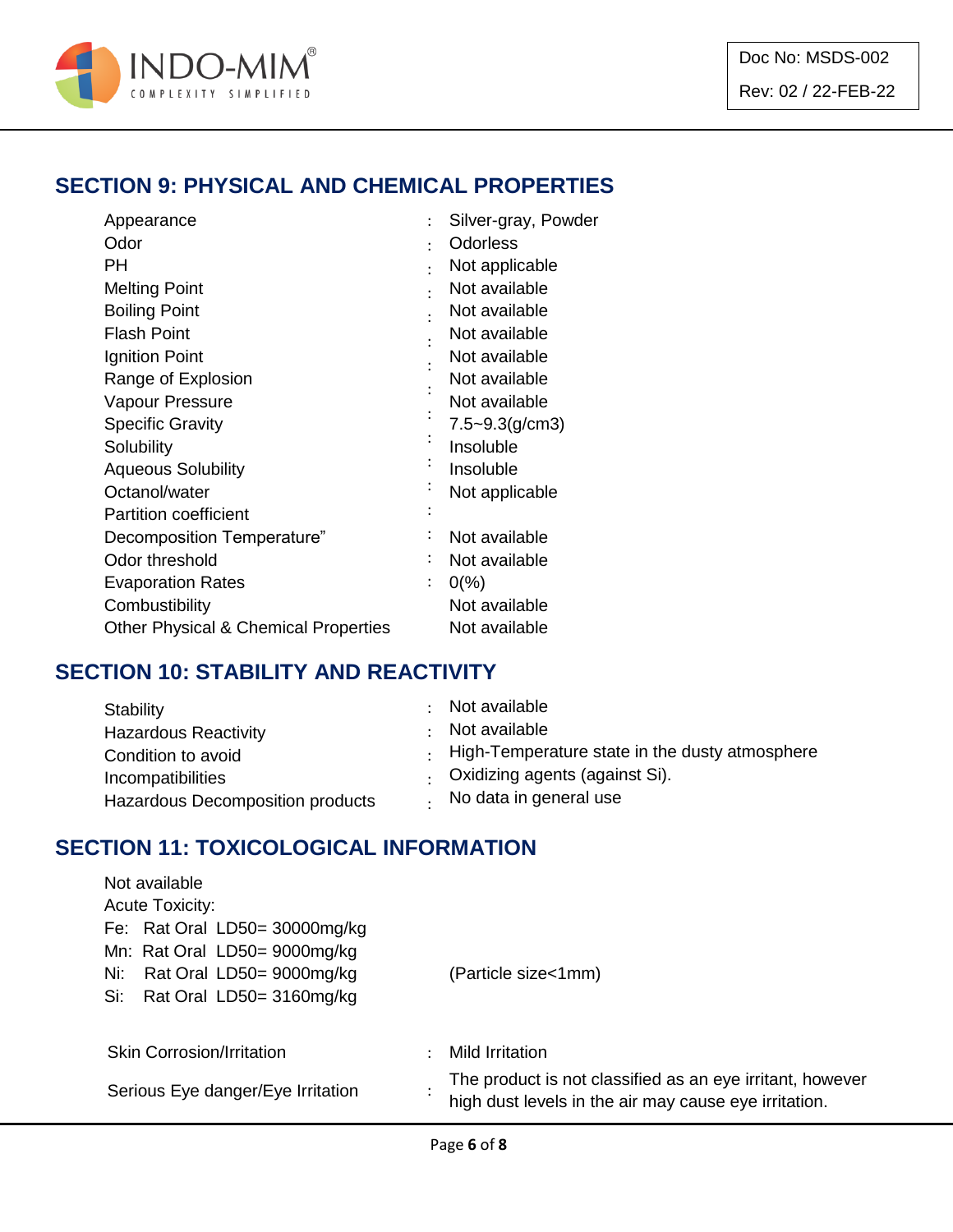

| Respiratory/Skin Sensitizing Potential                         |                           | Nickel: may result in allergic lung sensitization reactions<br>: Nickel: Allergic skin sensitization reactions are the most<br>frequent effect of exposure. |
|----------------------------------------------------------------|---------------------------|-------------------------------------------------------------------------------------------------------------------------------------------------------------|
| Mutagenicity                                                   |                           | No information found                                                                                                                                        |
| Carcinogenicity                                                | $\mathbb{Z}^{\mathbb{Z}}$ | H351: Suspected of causing cancer                                                                                                                           |
| Reproductive effects                                           |                           | : No information found                                                                                                                                      |
| Specific target organ systemic Toxicity<br>(Single Exposure)   |                           | No information found                                                                                                                                        |
| Specific target organ systemic Toxicity<br>(Repeated Exposure) |                           | H372: If inhaled, causes damage to the organ through<br>prolonged or repeated exposure                                                                      |
| <b>Aspiratory Toxicity</b>                                     | $\ddot{\phantom{0}}$      | No information found                                                                                                                                        |
| <b>Other Studies</b>                                           |                           | No information found                                                                                                                                        |

# **SECTION 12: ECOLOGICAL INFORMATION**

| : No information found       |
|------------------------------|
| : No information found       |
| $\cdot$ No information found |
| $\cdot$ No information found |
| . No information found       |
|                              |

#### **SECTION 13: DISPOSAL CONSIDERATIONS**

| <b>Residual wastes</b> | Dispose of in accordance with local regulations. |
|------------------------|--------------------------------------------------|
| <b>Used Containers</b> | : Dispose of containers as scrap.                |

#### **SECTION 14: TRANSPORT INFORMATION**

| International regulation      | Not Regulated as per IATA   |
|-------------------------------|-----------------------------|
| Domestic regulation           | . Not Regulated as per IATA |
| Special safety measures       |                             |
| Emergency response guide book | : Not Regulated as per IATA |
| number                        | : Not Regulated as per IATA |

#### **SECTION 15: REGULATOR INFORMATION**

Chemical Substances Control Law

PRTP (Pollutant Release and Transfer Register)

Fire Service Act No.11 (Part 4 of Article 1 of Cabinet Order No. 358)